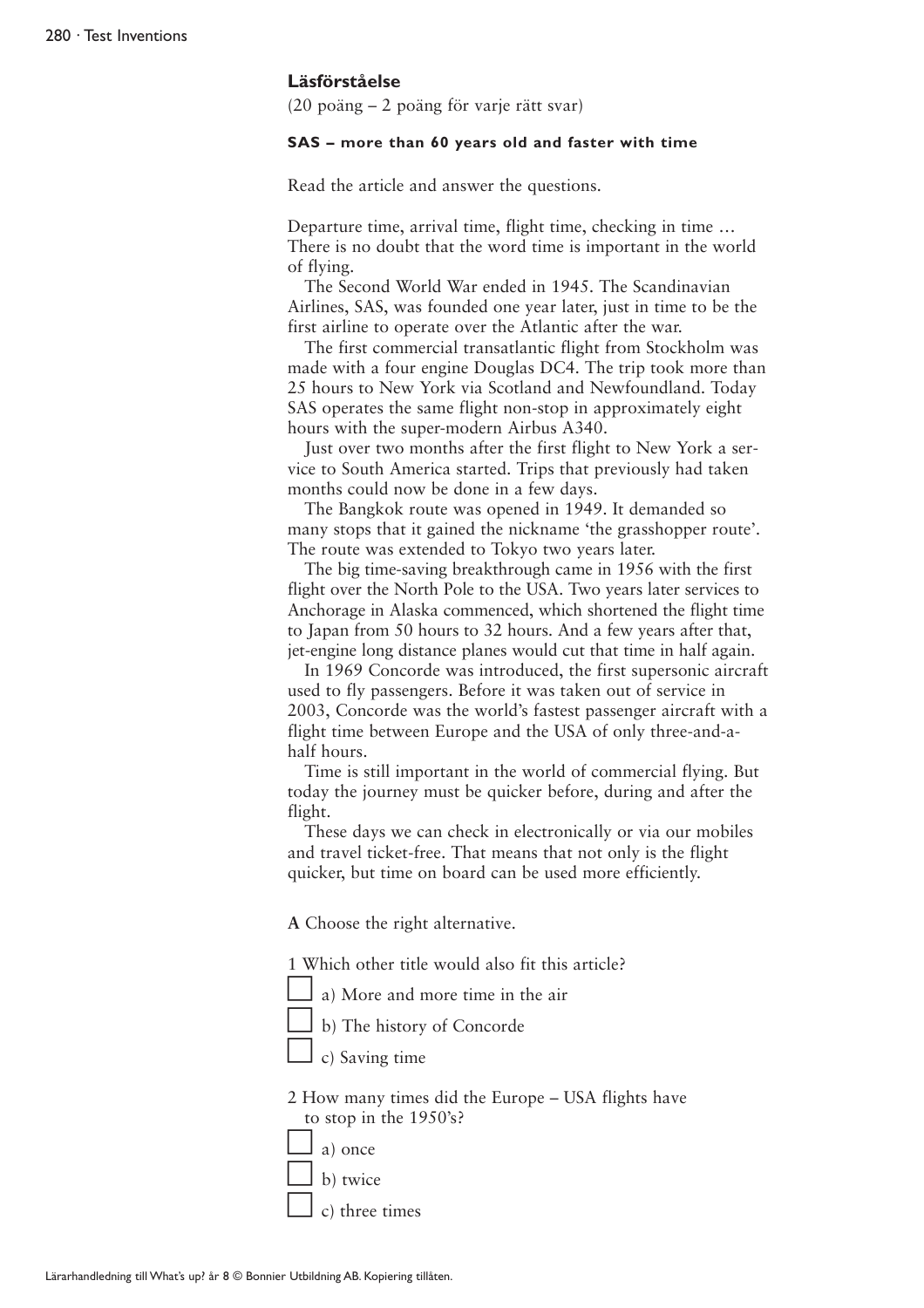| 3 What was Concorde?                                                                                    |
|---------------------------------------------------------------------------------------------------------|
| a) the fastest aircraft for passenger traffic                                                           |
| b) the fastest aircraft used for military transports                                                    |
| c) the first jet plane used for passenger traffic                                                       |
| B What's the word?                                                                                      |
|                                                                                                         |
|                                                                                                         |
| 6 When a flight flies direct from one<br>airport to another =                                           |
| C Answer the questions.                                                                                 |
| 7 What route first took 25 hours, then 8 hours and then finally<br>3 <sup>1</sup> / <sub>2</sub> hours? |
| 8 In what year was the SAS founded?                                                                     |
| 9 Apart from Concorde there are two more aircraft mentioned<br>in the text. Mention one of them.        |
| 10 What does the number 4 in the name of the plane<br>Douglas DC4 stand for?                            |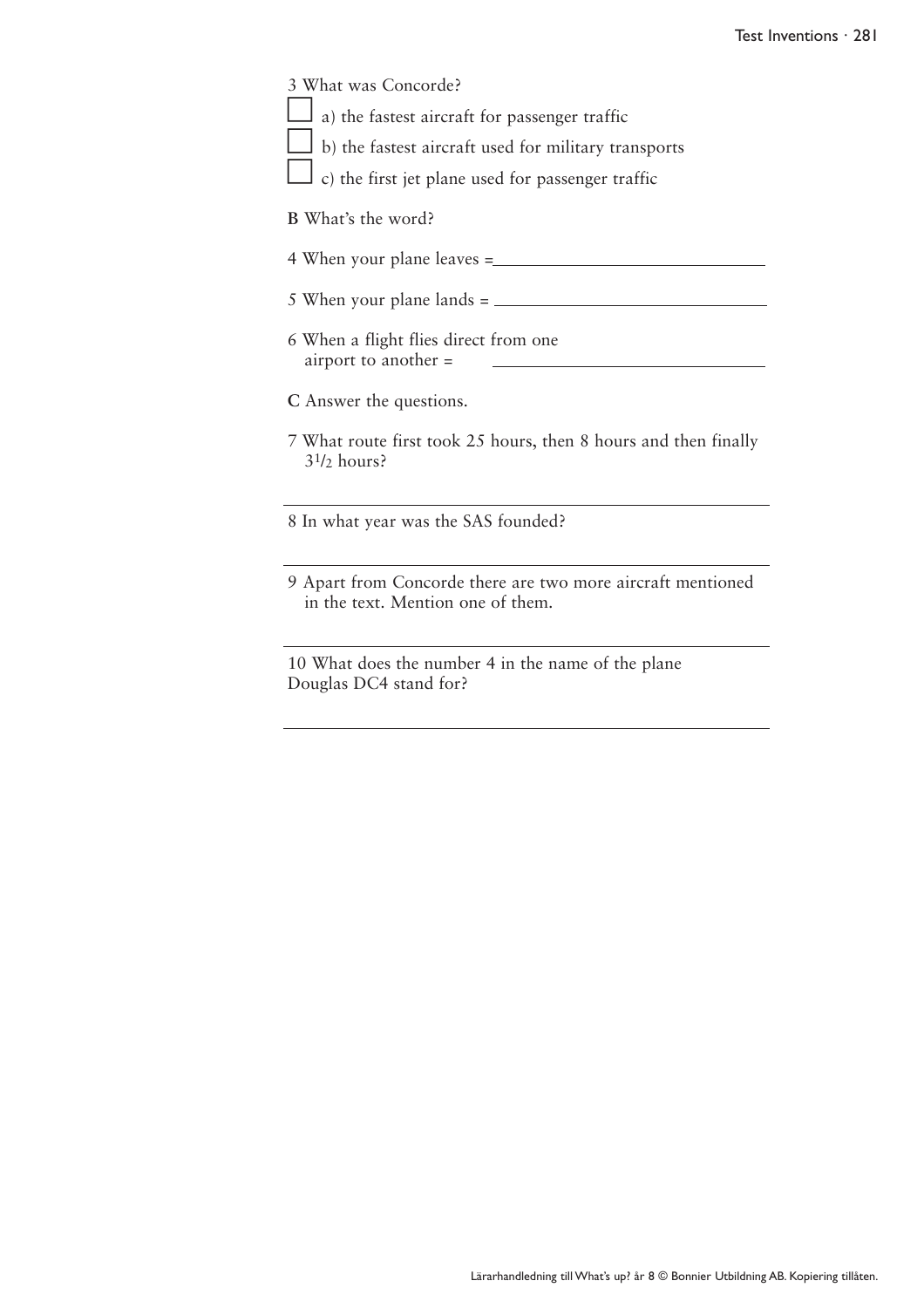# **Ordkunskap**

(20 poäng)

**A** Vilka engelska och svenska ord hör ihop? Fyll i a, b osv.

| 1 hook      | a) grunda   |
|-------------|-------------|
|             | b) borra    |
| 2 caged     | $c)$ i bur  |
| 3 besides   |             |
| 4 discovery | d) knäböja  |
| 5 level     | e) upptäckt |
| 6 drill     | f) förutom  |
| 7 kneel     | g) krok     |
|             | h) ersätta  |
| 8 found     |             |
| 9 appear    | i) dyka upp |
| 10 replace  | nivå        |

**B** Vilka ord saknas i de här meningarna? Du får hjälp av den svenska översättningen.

1 Whenever I try to grab one they are so \_\_\_\_\_\_\_\_\_\_\_\_\_\_\_\_\_\_\_\_\_\_ to swim away. (*snabba*)

2 What an absolutely \_\_\_\_\_\_\_\_\_\_\_\_\_\_\_\_\_\_\_\_\_\_\_\_\_\_\_\_\_\_\_\_\_\_\_\_\_\_\_\_\_ idea. (*fantastisk*)

3 I'm probably best known for one of my

| 4 I was very | to it. $(f\ddot{a}st)$ |  |
|--------------|------------------------|--|

\_\_\_\_\_\_\_\_\_\_\_\_\_\_\_\_\_\_\_\_\_\_\_\_\_\_\_\_\_\_\_\_\_\_\_\_\_\_\_\_\_\_\_\_\_\_\_\_\_\_. (*målningar*)

5 The king made me an \_\_\_\_\_\_\_\_\_\_\_\_\_\_\_\_\_\_\_\_\_\_\_\_\_\_\_\_ I could say no to. (*erbjudande*)

6 I made some \_\_\_\_\_\_\_\_\_\_\_\_\_\_\_\_\_\_\_\_\_\_\_\_\_\_\_\_\_\_\_\_\_\_ of the human body. (*teckningar*)

7 The \_\_\_\_\_\_\_\_\_\_\_\_\_\_\_\_\_\_\_\_\_\_\_\_\_\_\_\_\_ were known as blue denims or blue jeans. (*byxorna*)

8 Sometimes they were so tight you had to lie on your back to

\_\_\_\_\_\_\_\_\_\_\_\_\_\_\_\_\_\_\_\_\_\_\_\_\_\_\_\_\_\_\_\_ them up. (*dra upp dragkedjan*)

9 The \_\_\_\_\_\_\_\_\_\_\_\_\_\_\_\_\_\_\_\_\_\_\_\_\_\_\_\_\_\_ of people changed. (*vanor*)

10 There was no need for expensive \_\_\_\_\_\_\_\_\_\_\_\_\_\_\_\_\_\_\_\_\_\_\_\_\_\_ anymore. (*kockar*)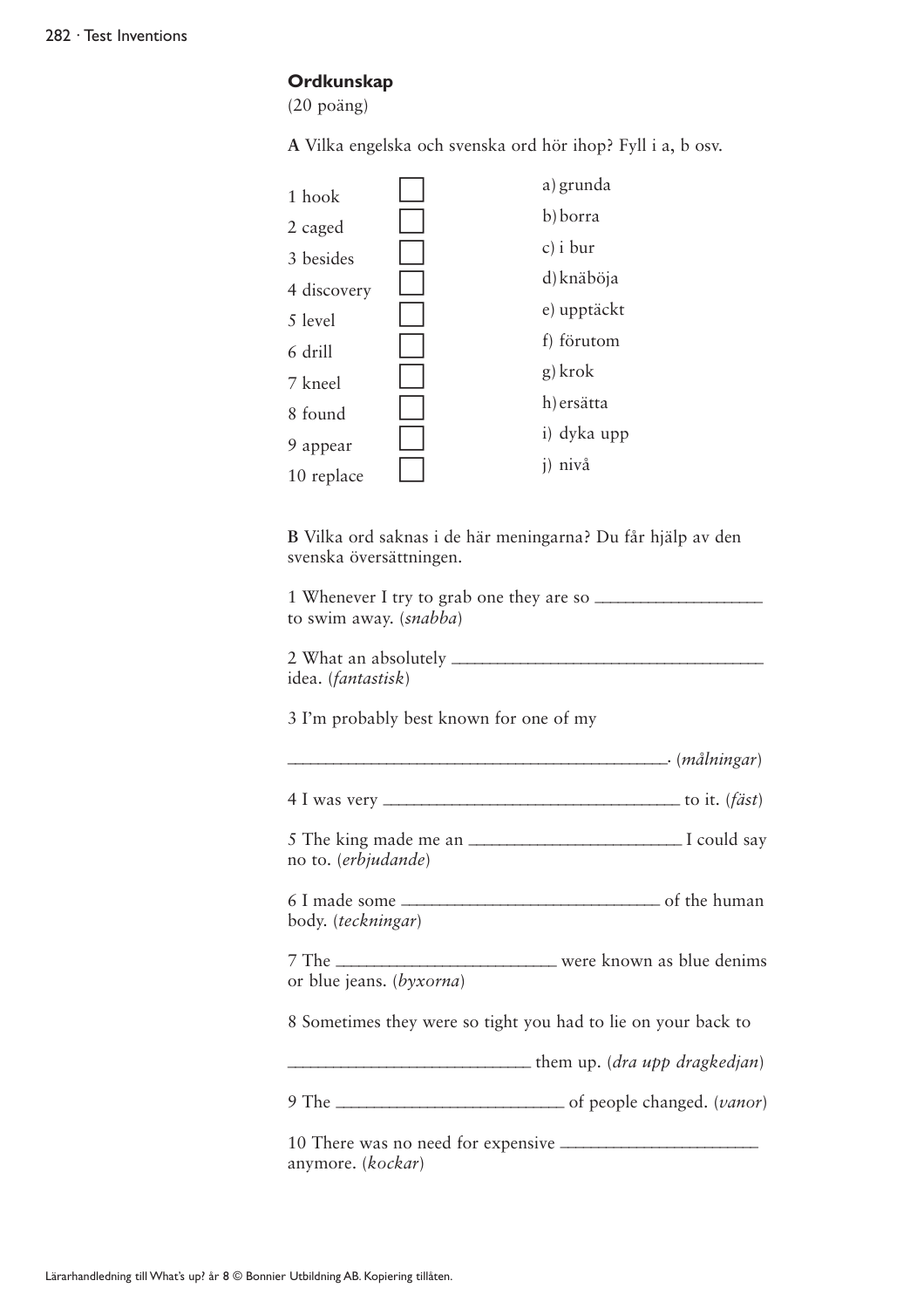## **Fraser och uttryck**

(20 poäng – 2 poäng för varje rätt svar)

**A** Något saknas i de här meningarna. Välj bland uttrycken i rutan. Två uttryck blir över.

1 \_\_\_\_\_\_\_\_\_\_\_\_\_\_\_\_\_\_\_\_\_\_\_\_\_\_\_\_\_\_\_\_\_\_\_\_\_\_\_\_\_\_\_\_\_\_\_\_\_\_\_\_\_\_\_\_\_\_\_\_\_ of the 19<sup>th</sup> century very few people had their own car. 2 Albert Einstein is \_\_\_\_\_\_\_\_\_\_\_\_\_\_\_\_\_\_\_\_\_\_\_\_\_\_\_\_\_\_\_\_\_\_\_\_\_\_\_\_\_\_\_ his Theory of Relativity. 3 \_\_\_\_\_\_\_\_\_\_\_\_\_\_\_\_\_\_\_\_\_\_\_\_\_\_\_\_\_\_\_\_\_\_\_\_\_\_\_\_\_\_\_\_\_\_\_\_\_\_\_\_\_\_\_\_\_\_\_\_\_ talk to him about his problems at school he doesn't say anything. 4 When Leonardo was a young boy he  $\frac{1}{2}$  very kind to animals.  $\frac{5}{}$ she became a really good football player. **B** Vilket uttryck saknas i de här meningarna? Du får hjälp av den svenska översättningen. 1 We are a bit \_\_\_\_\_\_\_\_\_\_\_\_\_\_\_\_\_\_\_\_\_\_\_\_\_\_\_\_\_\_\_\_\_\_\_\_\_\_\_\_\_\_\_\_\_\_\_\_ *(ont om tid)* 2 I prefer that invention, \_\_\_\_\_\_\_\_\_\_\_\_\_\_\_\_\_\_\_\_\_\_\_\_\_\_\_\_\_\_\_\_\_\_\_\_\_\_ *(utan tvekan)*  $3$  He was *(bra på att sjunga)* 4 He was five hundred years \_\_\_\_\_\_\_\_\_\_\_\_\_\_\_\_\_\_\_\_\_\_\_\_\_\_\_\_\_\_\_\_\_\_ *(före sin tid)* 5 Sometimes people would lie in a bath in their jeans and \_\_\_\_\_\_\_\_\_\_\_\_\_\_\_\_\_\_\_\_\_\_\_\_\_\_\_\_\_\_\_\_\_\_\_\_\_\_\_\_\_\_\_\_\_\_\_\_\_\_\_\_\_\_\_\_\_\_\_\_\_\_\_

to shrink. *(vänta på att de skulle)*

whenever I try to used to be over the years best known for make life difficult no one really knows in the beginning